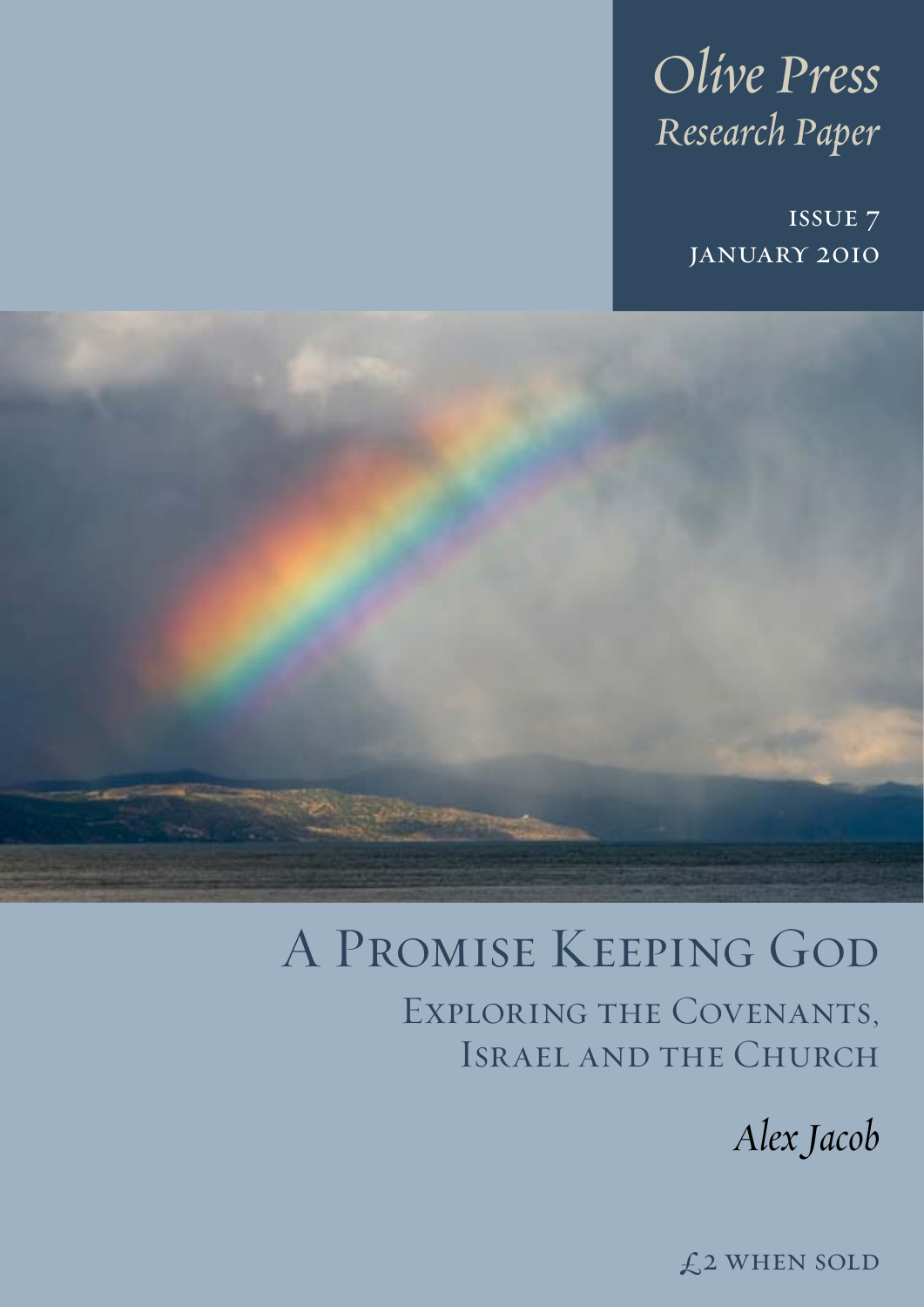# A Promise Keeping God Exploring the Covenants, Israel and the Church

*Alex Jacob*

Welcome to the Olive Press Research Paper – the replacement for the Olive Press Quarterly. This features articles that cover a wide spectrum of issues which relate to the ministry of CMJ.

Articles are contributed by CMJ staff (past and present), also by Trustees, Representatives, CMJ supporters or by interested parties.

Articles do not necessarily portray CMJ's standpoint on a particular issue but may be published on the premise that they allow a pertinent understanding to be added to any particular debate.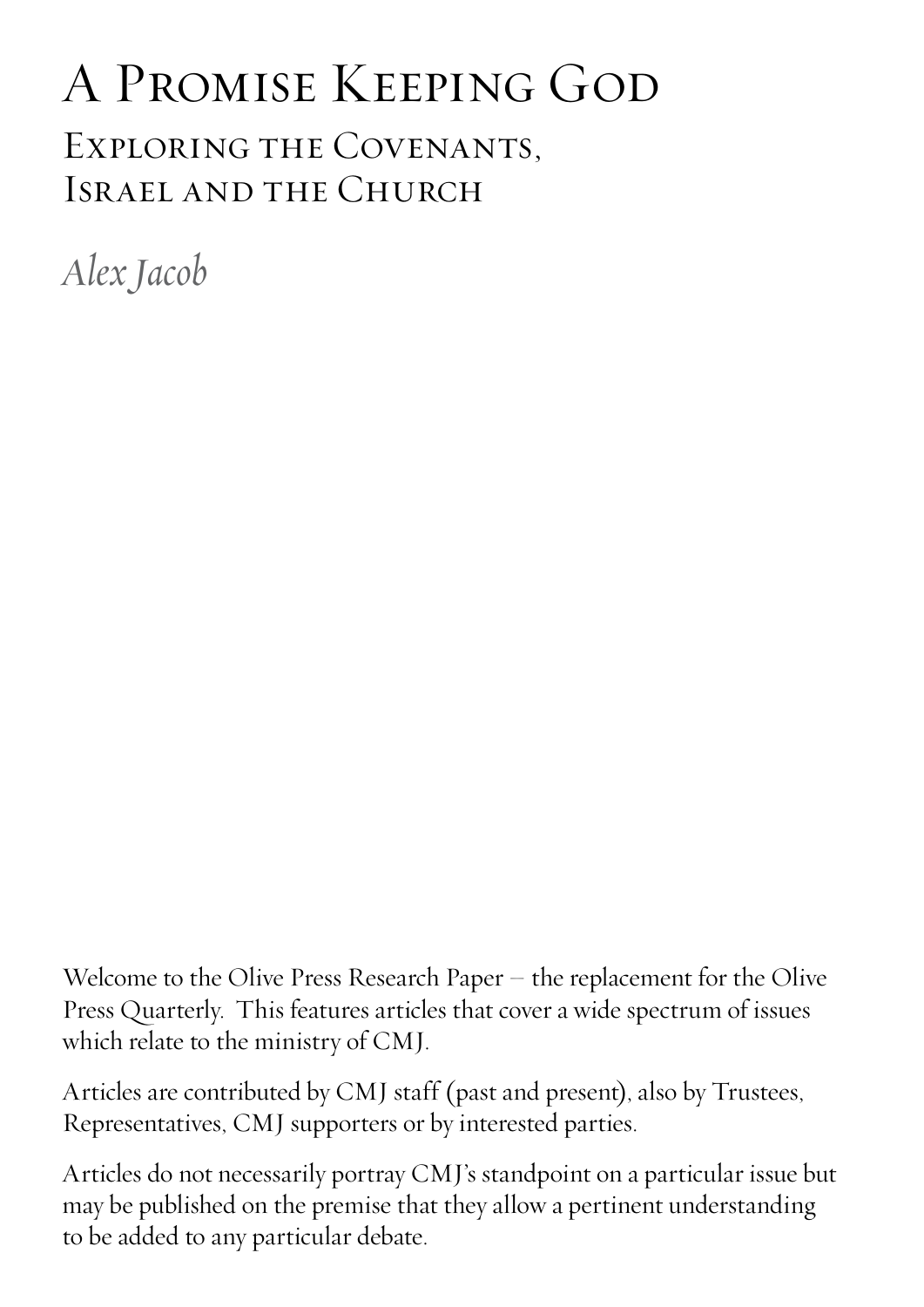# **Setting the Scene**

At the heart of the ministry of CMJ is the understanding that God is faithful. God is the promise keeping God. This understanding of faithfulness leads, I suggest, to a number of positive responses. Firstly thankfulness, secondly trust and thirdly hope. We see God's faithfulness in terms of the past (what God has done) the present (what God is doing) and into the future (what God will do).

I understand that the clearest demonstration of this faithfulness is found in the Biblical record of the establishing and outworking of covenants. Although the precise etymology is unclear, the word 'covenant' probably comes from the Hebrew and Assyro-Babylonian word meaning to join, to bind or to cut (in Hebrew – *'berit'*). In the ancient near-east there appear to have been three main types of covenants/treaties<sup>1</sup> in which the two covenant parties are bound together by an oath. I will therefore define a covenant as "a solemn binding obligation or agreement". This covenantal agreement would be marked by a symbolic act or sign. In the Bible, there are many covenants between individuals, for example, between Abraham and Abimelech (Genesis 21) and David and Jonathan (1 Samuel 18). However, the main focus in the Bible is on covenants made between God as the prime mover (the one who initiates) and people. With this focus on the 'religious meaning' of God-given covenants within the Bible, there tends to be a shift in emphasis from two parties making a solemn agreement, to an understanding of the giving of God in terms of the outpouring of God's grace through which God brings His covenantal people into significant relationship with Him.

# **How Many Covenants?**

In terms of God's covenant purposes, a key theological question is: "How many covenants are there in the Bible between God and people?" The answer given to this apparently simple question can often indicate and reflect a wider theological position. For example, in asking this question in a number of teaching contexts, there have been three main answers which I have received. Firstly, the answer one covenant is given. This answer is supported by the understanding that there is one

<sup>1</sup> Firstly, a royal grant in which a King gives unconditionally to a loyal servant. Secondly, an agreement between a great King and one of his vassal rulers; such agreements tended to be conditional. Thirdly, an agreement of parity; here, equals would pledge mutual respect/friendship. The treaty of brotherhood, referred to in Amos 1:9, is probably a good example of such a covenant of parity, as are the individual covenants for example, between Abraham and Abimelech and David and Jonathan.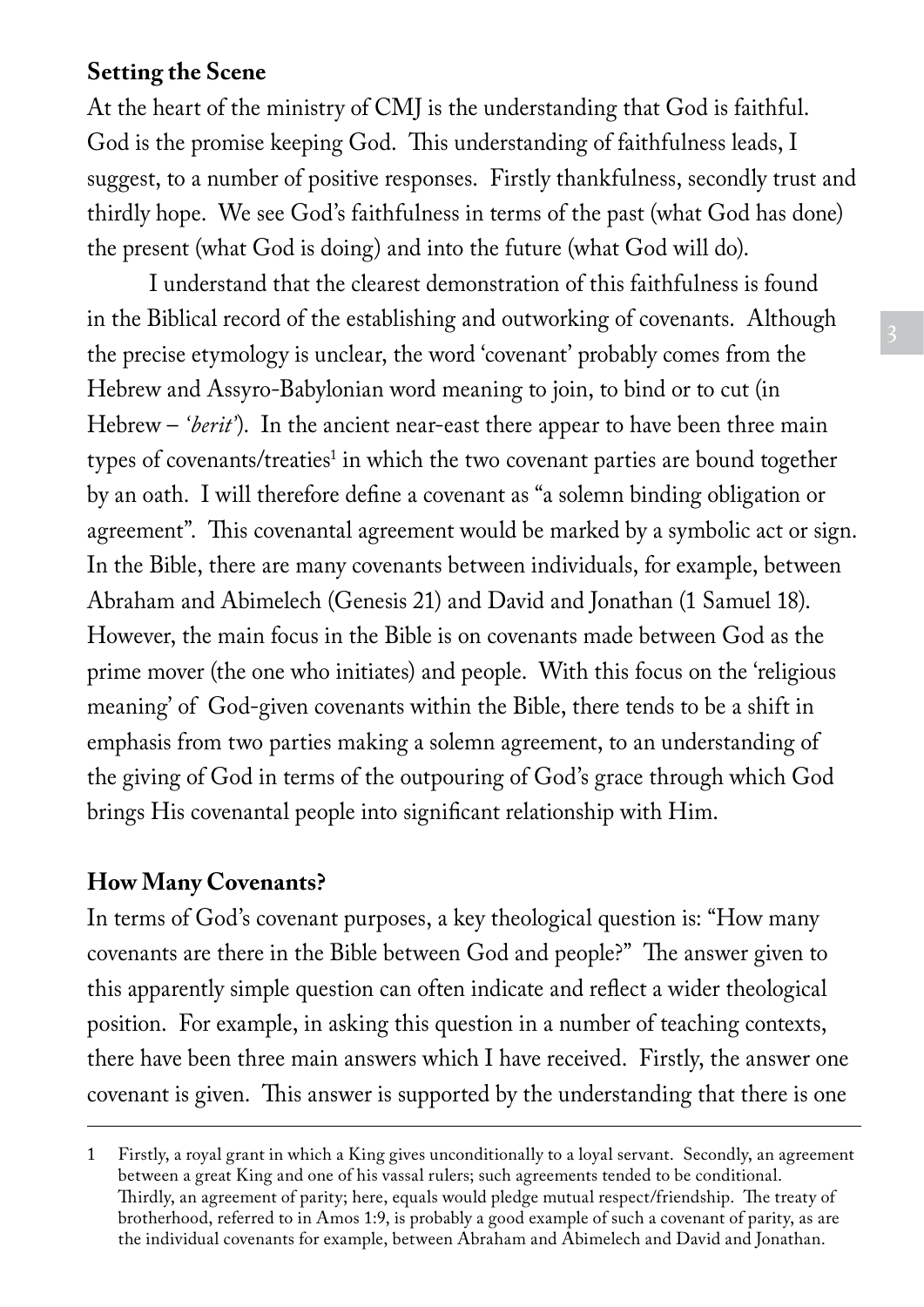overarching work of grace within the Biblical record. God in His mercy brings into being the one 'People of God'. The teaching on the unity of the one covenant of grace is fundamental to many expressions of Reformed Protestant theology. This is perhaps most clearly shown in terms of the classical Reformed view of the Church. The Church is seen as the (new) covenant people of God, the true Israel of this age. Karl Barth, for example, uses the metaphor of the bow, in which he sees one bow of God's grace which arches over the community of God's People which exists in two dispensations (Ethnic Israel and the Church). These dispensations are linked by the overarching covenant of grace. Barth states:

*There are two forms of the elected community. The two poles between which its history moves (in a unilateral direction from here to there) but in such a way that the bow of the one covenant arches over the whole.*<sup>2</sup>

The second main answer to be given is two. This answer is supported by the understanding that there are two covenants (as there are two parts of the Bible), the old and the new. The new is the "better covenant" (Hebrew 7:22) or perhaps the 'better half' of the one covenant of grace. This new covenant is brought into reality by and through the sinless life, sacrificial atoning death and glorious resurrection of Jesus.

In terms of the first two answers, there are some useful insights and some theological issues which must be explored. However, I suggest that, from the clear reading of the Bible, both of these previous answers are at best, weak. The third main answer which is given (and the one I would offer) is that there are five<sup>3</sup> major covenants. These five covenants are as follows; the covenant with Noah, the covenant with Abram/Abraham, the covenant with Israel/Moses, the covenant with David and the New Covenant made with the house of Israel and Judah.

<sup>2</sup> Karl Barth, *Church Dogmatics, the Doctrine of God, vol 2*. Translated by G.W Bromiley (Edinburgh: T and T Clark, 1957), p200.

<sup>3</sup> Some would suggest that the answer should in fact be increased to 6, as they would want to include the covenant between God and the priest Phinehas (Numbers 25:10-31). In terms of the theological outworking of the question 'how many covenants?' there is no significance to including the covenant with Phinehas (6 covenants) or excluding (5 covenants) the covenant with Phinehas. It is simply a question of judgment in terms of deciding if the covenant with Phinehas is or is not a 'major' covenant on the same or similar level of importance as the covenants with Noah, Abraham, Moses, David and the New Covenant.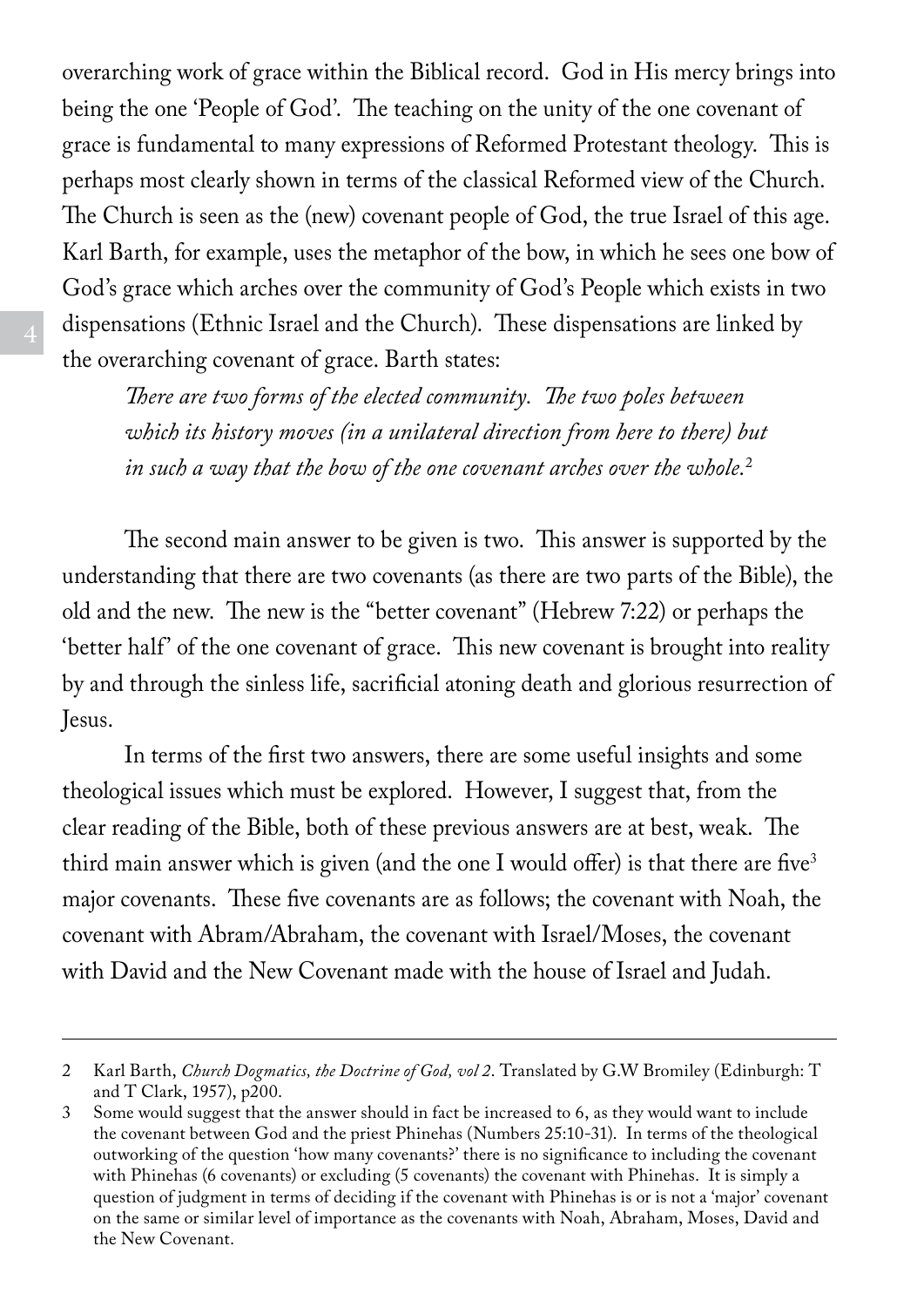## **Exploring the covenants**

### *The Covenant with Noah*

Firstly we need to explore the covenant with Noah. This covenant concludes the account of the flood (Genesis 6-8) and follows on from the revelation of God already gleamed through God's dealing with Adam, Cain and Abel. Noah is affirmed as a righteous man (Genesis 6:9) and the covenant is made with him and his descendants and all living things. This therefore is a universal and everlasting covenant symbolised by the sign of the rainbow (Genesis 9:16). Within this covenant, God promises never again to allow the waters to become an allconsuming flood of destruction. The dignity of human life is affirmed, linking back to the creation reality, namely; 'for in the image of God has God made man'. Here we are given a glimpse into the dignity and mystery of all human life, for humanity is both the earthly representative and central focus of God's Kingdom purposes.

Aaron Chalmers in the recent Tyndale Bulletin (60.2, 2009) emphasises the universal importance of the Noahic covenant and states:

*The Noahic covenant shows that the parameters of the covenant story of redemption are as wide as creation itself. In the Noahic covenant God reaches out to embrace his creation as a whole, it is unambiguously creation-wide in scope. Hence the title 'Noahic' covenant is somewhat inadequate, for the recipients of the covenant are broader than simply Noah and his descendents. 'God's covenant with creation' would perhaps be a better label for what is happening here.*

The Rabbis also taught that out of this universal covenant flow universal laws. These laws, known as the Noachian Laws, are understood as binding upon all humanity. There are seven such laws, six are prohibitive, outlawing idolatry, blasphemy, murder, adultery, robbery and the eating of flesh cut from a living animal. There is one positive commandment, namely, the requiring of establishing appropriate courts of justice. In Rabbinic writings, there is much discussion on how these Noachian Laws relate both to the commandments given at Sinai (Exodus 20) and to the 'modern' legal systems of the nations.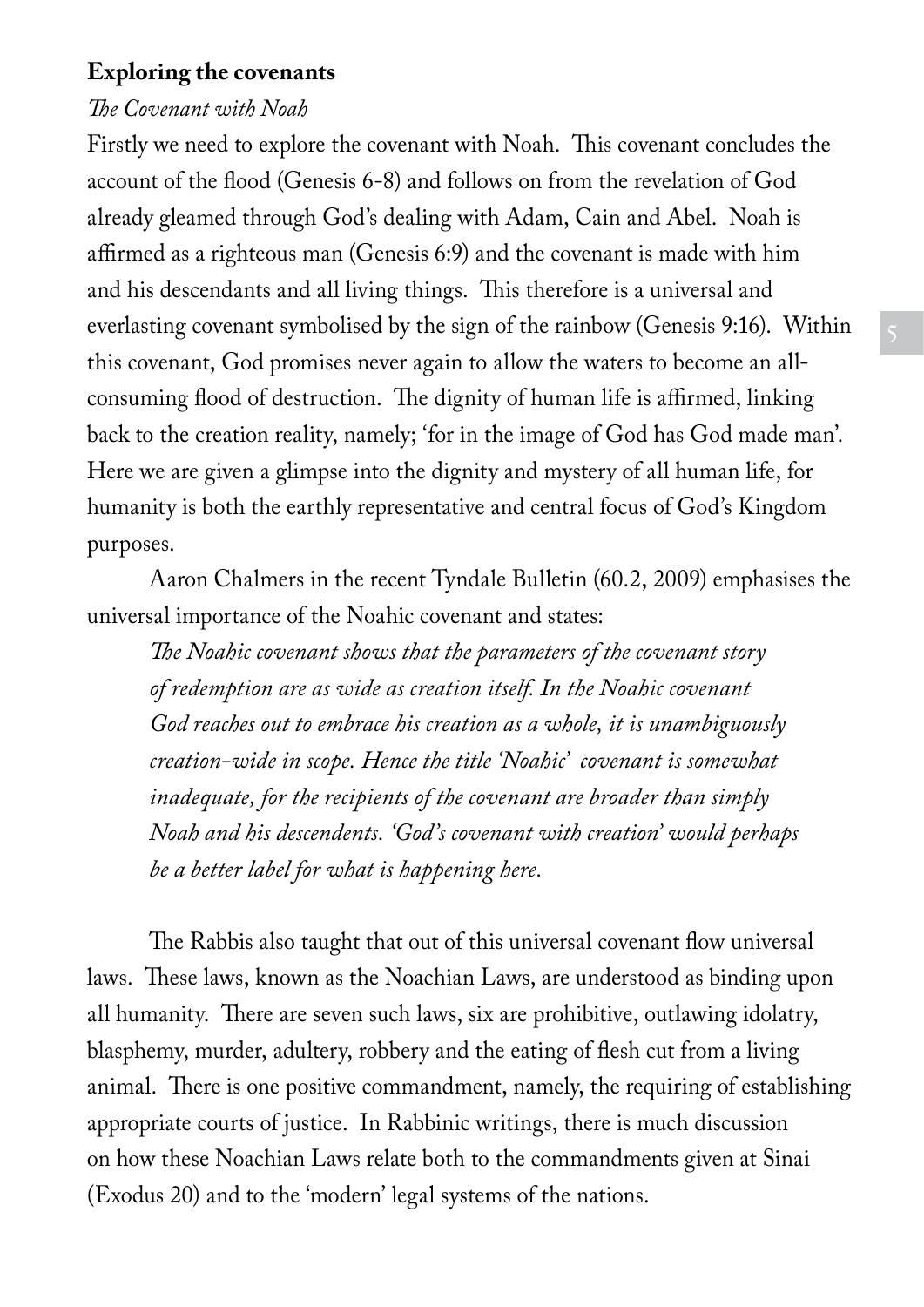### *The Covenant with Abram/Abraham*

We turn to the covenant with Abram/Abraham. This covenant is often seen by both Jewish and Christian theologians as the fundamental covenant. From the Christian understanding, this covenant will find fulfilment in both the **calling out** of His people from exile in Egypt (Genesis 15:14) and the **sending into** the world of His Son.<sup>4</sup> There are a number of key texts<sup>5</sup> which speak of this covenant and of its significance, beginning with Genesis 12. Here, we have God's call to Abram. It is a call to leave and to follow. It is a call to let go of the past and to embrace a 'pilgrimage' with God. In one sense, Abram's call provides a pattern for all subsequent calls to follow God.<sup>6</sup> Alongside this initial call is the ongoing sense of God's initiative, six times within Genesis 12:1-3 God declares- "I will". Here, the emphasis is on God's unconditional promises which are given as a blessing both to Abram and his descendants and to the whole of humanity. Abram is blessed in order to be a blessing.

In Genesis 15 this covenant call is deepened and expanded. Within a vision, Abram hears from God. God promises protection to Abram (I am your shield) and a reward/legacy. I suggest that these are the two issues which dominate the overall Abraham narrative. For Abram as a homeless and childless man,7 the combined issues of present security and future legacy impinge upon every step of Abram's pilgrimage. The pressing question within the narrative is will Abram continue to respond with the faith/trust so powerfully expressed<sup>8</sup> in Genesis 15:6, or will these two pressing needs lead Abram to compromise his calling and, by so doing, undermine his faith/trust and his emerging relationship with God?

At the heart of this legacy promise are the two connected themes of land (15:7) and descendants (15:5). God affirms these promises by ordering a sacrifice  $(15.9)$  and by the manifesting of a blazing torch, $\degree$  which passed between the

<sup>4</sup> See Acts 3:25-26<br>5 See for example.

<sup>5</sup> See for example, Romans 4, Galatians 3, James 2 and Hebrews 11.

<sup>6</sup> See the calling of the first disciples of Jesus. In Mark 1, for example, Jesus invites Simon and Andrew to follow Him and at once they left their nets and followed.

<sup>7</sup> The issue of Abram's need to build a family is at the heart of the events around Hagar and Ishmael in Genesis 16 and 17:20-27.

<sup>8</sup> D.F Payne comments upon Abraham's faithful response and contrasts it with the arrogance of Babel and the false wisdom Lot. He describes Abraham as being "…helplessly dependent on God". D.F Payne, Bible Study Books-Genesis/Exodus (London: Scripture Union, 1970) p 18.

<sup>9</sup> The blazing torch is a symbol of God's presence (see also Exodus 3:2, 19:18, 1 Kings 18:38 and Acts 2:3-4). God gives to Abraham assurance by submitting Himself to human covenant rituals.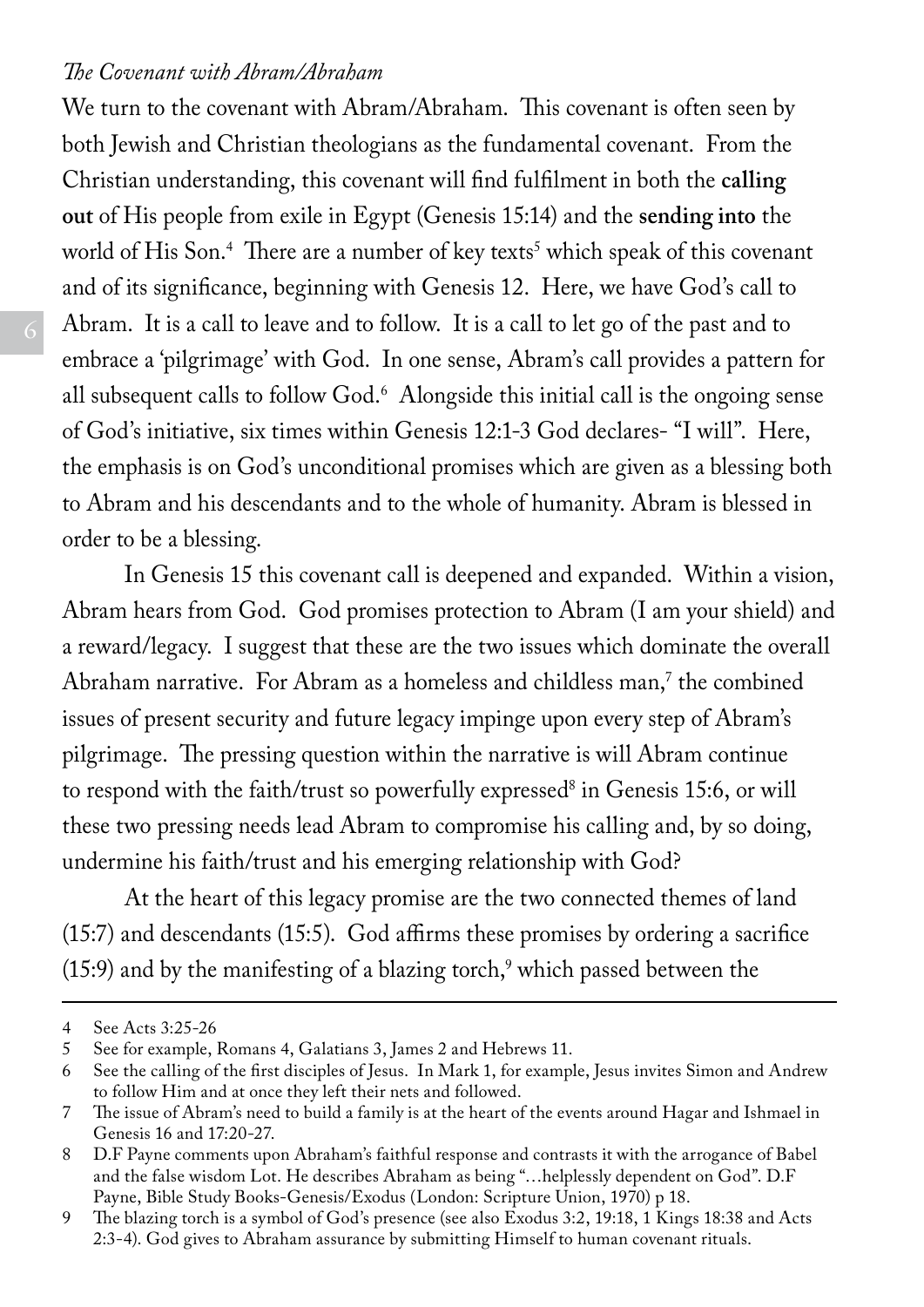slaughtered animal pieces. This practice seems to connect with ancient acts of solemnising a covenant in which a self-maledictory oath is present; "May I be so cut and killed if I do not uphold my covenantal obligations".10 Such an act of solemnisation is a vivid reminder that this covenant is God's initiative and gift. It is His honour and word which is at stake, as was also the case with the earlier covenant with Noah.

In Genesis 17, this covenant is enlarged and deepened to issues beyond land and descendants in order to include a divine pledge to Abraham<sup>11</sup> (and his descendants) that God will be his God (Genesis 17:7). This pledge calls for total consecration of Abraham and his descendants, the prime sign of such consecration is to be circumcision. Following on from this extension to the covenant with Abraham, the promise of blessing through the birth of Isaac<sup>12</sup> (Genesis 17:19) is given.

## *The Covenant with Moses*

The third major covenant is that made with Moses. This covenant is rooted into the Exodus event. The Exodus is initiated by God who hears the cries of the Israelites and remembers His covenant (Exodus 2:23-24). This sense of remembering the covenant shows how there is an ongoing connectedness through Abraham's descendants. God is the God not just of Abraham, but also of Isaac, Jacob and on into future generations. The People of Israel are God's People.13 This is the outworking of the call which came through Abraham and is now renewed and enlarged through Moses as Israel grows from a tribal family into a constituted nation.

In this covenant with Moses, God directs His People into a holy way of living. This theme is affirmed by Paul who speaks of the gift of Torah as a good, holy and righteous gift.14 This gift of Torah is a gift of covenantal grace; it is the gift which calls Israel to live as a priestly nation (Exodus 19:6). It is the outworking of this calling which inspires the prophets as they challenge, rebuke and encourage Israel throughout the subsequent generations, both within the land of Israel and in times of exile.

<sup>10</sup> See Jeremiah 34:18-19.

<sup>11</sup> It is within this covenant encounter that Abram's name is changed/enlarged to Abraham (Genesis 17:5)

<sup>12</sup> Paul in Romans 9:6-13 points to the choice of Isaac(the child of promise) rather than Ishmael as evidence of the outworking of God's sovereign election based on grace.

<sup>13</sup> See Exodus 4:22 and Deuteronomy 8:5.

<sup>14</sup> See Romans 7:12-14 and Romans 9:31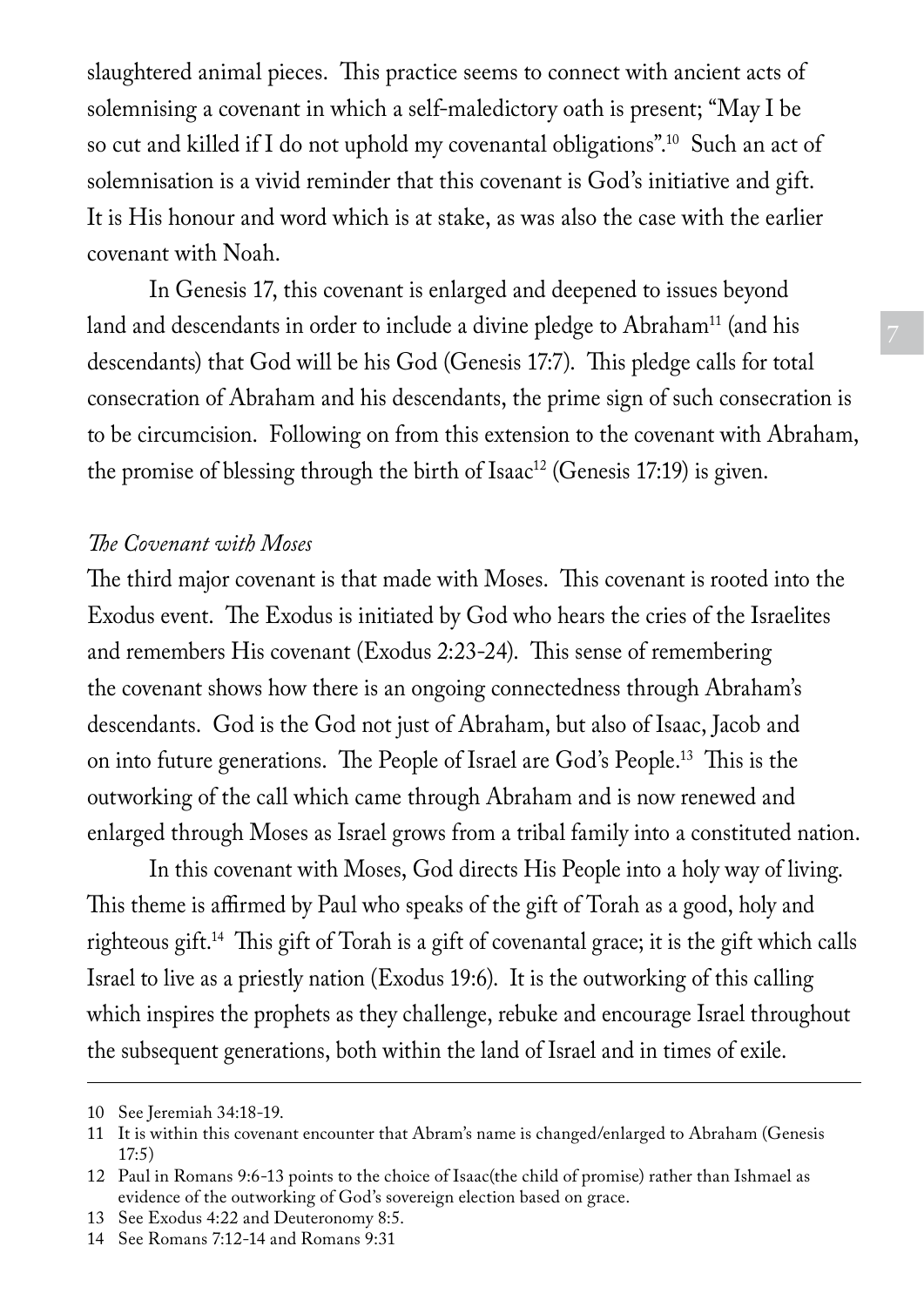#### *The Covenant with David*

The covenant with David develops out of Israel's request for a King.<sup>15</sup> This request could well be interpreted as an act of disobedience which inevitably undermines the rule of God. However, the request is granted and, when King Saul fails in his Kingly function, God initiates the appointment of David as king. This appointment is seen in terms of a covenant (Psalm 89:1-4). This covenant creates a 'royal dynasty' from which Jesus himself is descended. This Messianic inheritance linked to the covenant with King David is a key theme within the Scriptures. For example, Isaiah 11:1, Ezekiel 34:22-24, Romans 1:3, Hebrews 4:7, Revelation 5:5 and 22:16. It is also a prominent motif in Matthew's presentation of Jesus.16

## *The New Covenant*

This covenant is proclaimed by the prophet Jeremiah (Jeremiah 31:31) and is closely linked with Ezekiel's words of restoration (Ezekiel 36:25-27). This covenant is with Israel and Judah and implies a future restoring of Israel/Judah. It is worth noting that this covenant is spoken of in future terms rather than as in the case with the previous four covenants, in which the context is that of a present inauguration. This New Covenant does not annul or supersede the previous four covenants but rather we see a progression; the New Covenant enlarges God's redemptive purposes and increases intimacy. This New Covenant will restore the Kingdoms of Israel and Judah. This New Covenant in no way undermines God's call to Israel. Clearly, the establishing of the New Covenant and the subsequent drawing in of Gentiles into believing Israel will bring about aspects of discontinuity.17 As Jeremiah states:

<sup>15</sup> See 1 Samuel 8-9.

<sup>16</sup> See Matthew 1:17, 9:27-24 and 12:22-24.

<sup>17</sup> This sense of discontinuity is often affirmed by reference to Hebrews 8:5-13. Clearly, through the ministry of Jesus and the establishing of the New Covenant aspects of the covenant with Moses (note not the covenant with Abraham) will fade and become obsolete. This is seen in part by the fact that many aspects of the Torah relating to the temple, the priesthood (Hebrews 7:11-28) and the sacrificial system have found fulfillment in Jesus through his priestly ministry. However, while such aspects of discontinuity need to be affirmed, it is, I suggest, a mistake to simply dismiss the ongoing significance of many aspects of the covenant with Moses and the place of Torah as part of a faithful response to God, especially by Messianic Jewish Believers. The role of Torah within Messianic Jewish communities is a very important issue within the life of the Church and within the wider field of Jewish-Christian relations. For a balanced exploration of the place of Torah within Messianic Jewish communities, see the following, Dan Cohn-Sherbok, Messianic Judaism (London/New York: Cassell, 2000) John Fieldsend, Messianic Jews (Tunbridge Wells: Monarch, 1993) and Richard Harvey, Mapping Messianic Jewish Theology-A Constructive Approach (Milton Keynes: Paternoster Press, 2009).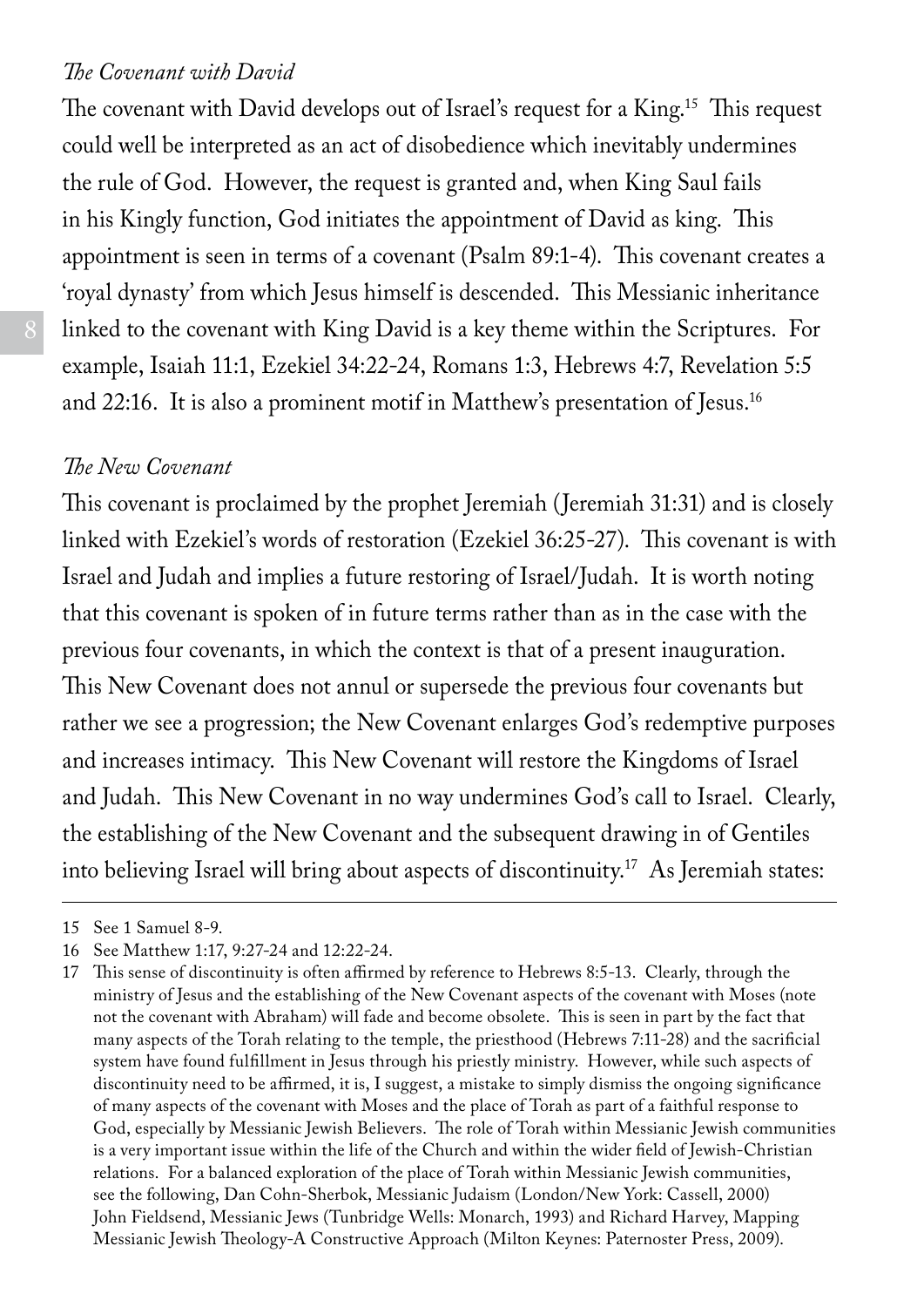"this covenant will not be like the covenant made with Moses".18 Something new is to take place! Gentiles are to be grafted into the olive tree. This grafting in based on God's grace, Gentiles will respond in faith to the person and work of Jesus, they will belong to believing Israel, not by becoming Jewish but by being born again into God's Kingdom. Within God's Kingdom there is equality and 'unity within diversity' between Jews and Gentiles.

This New Covenant will release a new broader and deeper work of the Holy Spirit. It is through the atoning death<sup>19</sup> and glorious resurrection/ascension of Jesus the Messiah and the subsequent outpouring of the Holy Spirit that the reality of the New Covenant is to be established.

# **How should we respond to God's faithfulness through His covenants?**

As I noted in the opening paragraph, there is a general sense of thanksgiving, trust and hope which should, in the light of God's covenantal faithfulness, pervade into all areas of Christian theology and spirituality. However, I will outline the following four specific areas, beginning with discipleship and then moving onto our overview in reading and interpreting Scripture and then onto Ecclesiology/ Israelology before concluding with issues around a theology of mission.

# *Discipleship*

Firstly, in terms of our discipleship, be it expressed individually or as part of a Christian community, there should be a sense of expectation. For example, if you know that God has given to you or to your community a specific calling or prophetic word<sup>20</sup> then it is vital to plan and act accordingly. It is sadly often the case that individuals and Church communities (and even, perish the thought,

<sup>18</sup> This New Covenant is different to the covenant made with Moses on three major levels. Firstly the New Covenant is eternal while elements of the covenant with Moses will fade away. Secondly, there is in the outworking of the New Covenant a new reality of the depth of the work of the Holy Spirit. There is to be an inner reality of the Holy Spirit - the revelation of God will be internalised (in their minds and on their hearts). Thirdly the New Covenant is to be enlarged through the rule and reign of the Messiah to all peoples. Those who were once separated from Israel are brought into God's covenantal promises through the atoning death (Ephesians 2:13) of Jesus the Messiah and the ongoing work of the Holy Spirit (Galatians 4:7)

<sup>19</sup> See Luke 22:20.

<sup>20</sup> Clearly every calling and prophetic word needs to be carefully tested. A genuine prophetic word will always be in line with the clear teaching of Scripture. It is also important to discern if a word is conditional to a particular time and upon a particular response of an individual and or a community or if a word is primarily unconditional.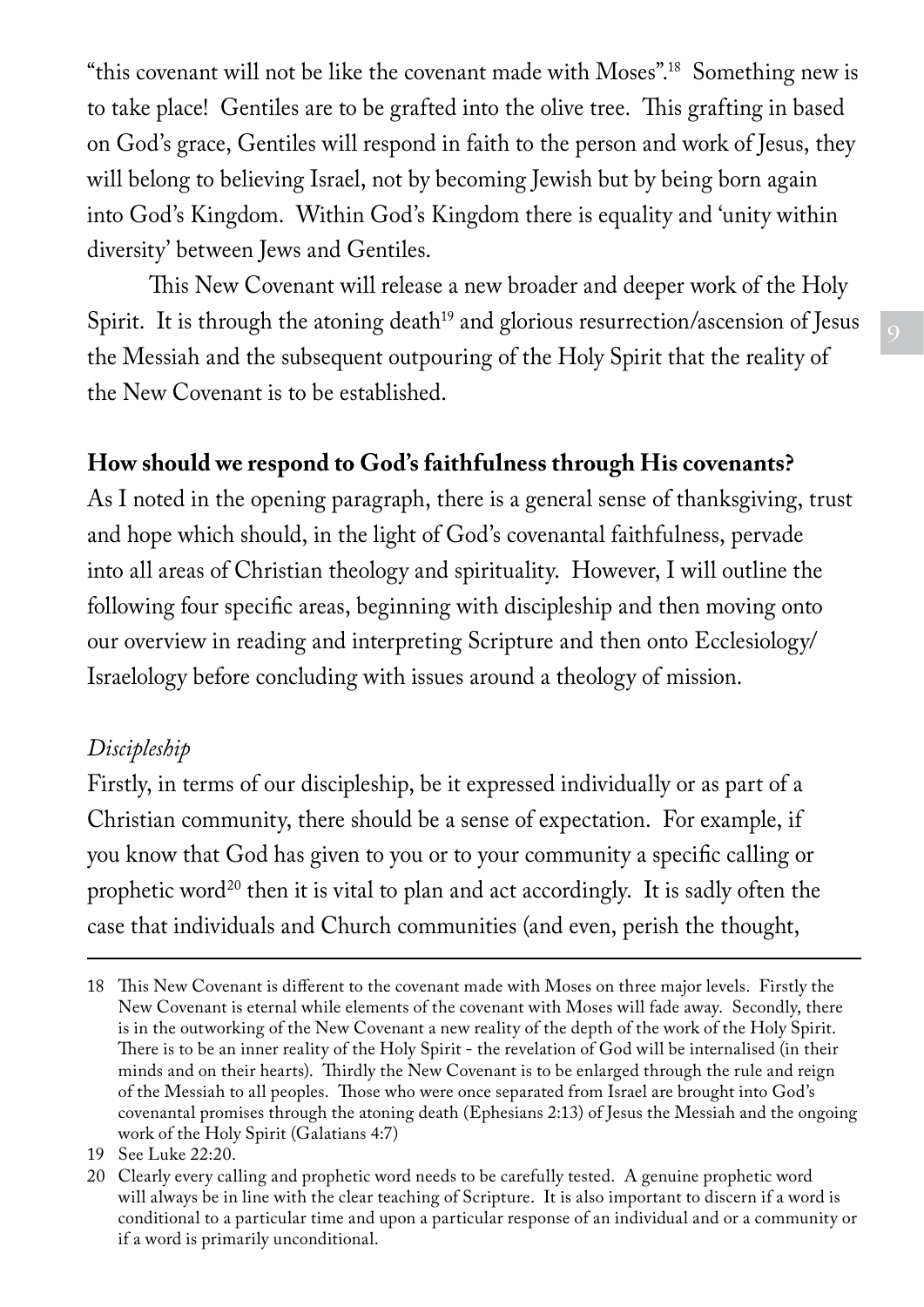mission societies!) fall short of God's purposes for them because they lose sight or give up on their specific calling or neglect to treasure the prophetic word within. It is all too easy to drift into other patterns of discipleship and activity rather than being patient and expectant towards the specific calling or prophetic word. I realise, as Christians, we all live within the tension of the Kingdom which is 'here and now' but is also 'not yet' and 'still to come'. However, in the light of God's faithfulness within His covenant actions, it seems to me that each Christian can be sure of God's utter trustworthiness. If God has called, He will equip. If God has spoken, it will come to be. If God begins a work, God will bring that work to a fulfilment. For as the scripture tells us, "...your labour in the Lord, is not in vain".<sup>21</sup>

## *Reading and interpreting Scripture*

Secondly, in terms of our overview in reading and interpreting of Scripture, it is vital to see the continuity and connectedness between the past, present and future within God's purposes. This connectedness is shown in God's faithfulness to Israel and His purposes to bless all of His creation through His Son. God does not change His mind or substitute Israel for any other group. There is (or should not be!) no disconnection or discontinuity between being Jewish and being a disciple of Jesus. There is no disconnection or discontinuity between the Kingdom Jesus brings and the legitimate longings and hopes of God's covenantal promises and the Jewish prophetic witness.

In the light of God's covenantal faithfulness, it seems we must reject a hermeneutical method based on a robust 'promise-transformation-fulfilment' approach which is implicit within the three main strands (economic, punitive and structural) of replacement theology.22 We must rather find a method which allows for 'promise, continuity and enlargement' within God's purposes. I have found the following insight, from James Dunn, helpful in this search for an appropriate understanding of continuity. Dunn states (while commenting on Romans 9:6):

*After all there can be a continuity by transformation, where the caterpillar becomes a butterfly, and the empty skin of the caterpillar is all that is left behind of the old stage of existence. Is Paul arguing for* 

<sup>21</sup> 1 Corinthians 15:58.

<sup>22</sup> See for a fuller discussion on these different strands of Replacement Theology, R.K Soulen, *The God of Israel and Christian Theology* (Minneapolis: Fortress Press, 1996), p181.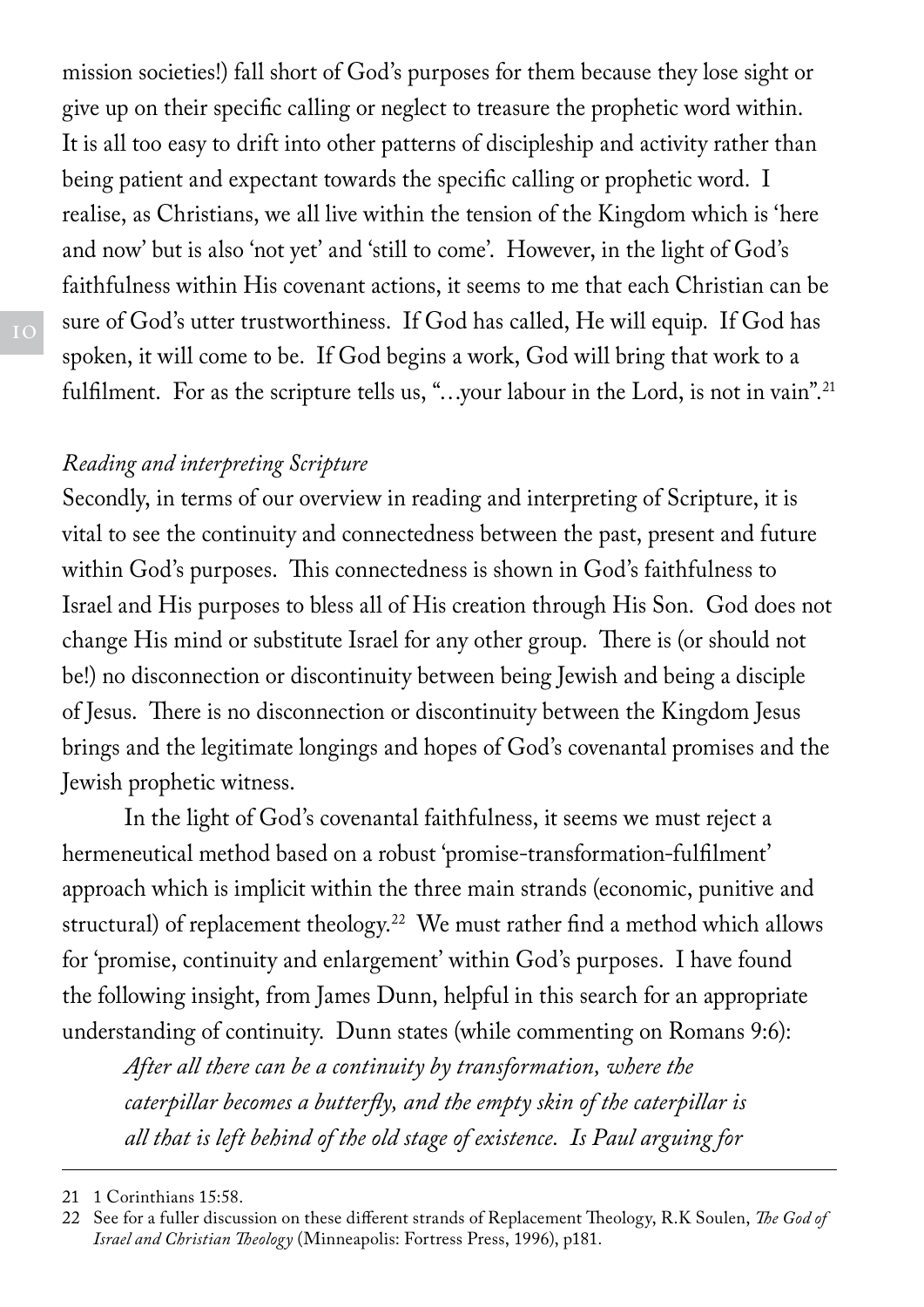*that kind of continuity and fulfilment? Has God's purpose for Israel as such failed because Israel as such is now only an empty skin of the earlier of God's purpose? But there is also a continuity by development and extension, as when a tree grows substantial new branches, or new branches are grafted in, where the new stage does not require the abandonment of the old, but new and old are parts of the larger whole.*<sup>23</sup>

## *Ecclesiology and Israelology*

Thirdly, in terms of how we view the Church and Israel, it is important to keep a distinction between the two. Such a distinction is often made by speaking of two dispensations in terms of time, namely Israel belongs to the old (past) dispensation, while the Church belongs to the new (present and future) dispensation. Within this understanding the Church is often seen as the replacement or fulfilment of the old Israel and is often described as the new or true Israel of God. There are a number of dangers with such use of a time-structured dispensational view, as it implies that all the covenantal promises given to Israel are either transferred to the Church or have become obsolete.

The Biblical witness relating to Israel and the Church is far more multifaceted than any simple time structured dispensational view. From my reading of God's covenantal faithfulness, and especially in terms of Paul's teaching in Romans 9-11, it appears to me that our understanding of God's People (Israel and/or Church) must be explored in terms of three distinct yet closely connected groups.

Firstly, there is ethnic Israel. It is to ethnic Israel that the irrevocable promises of the land as part of the covenant with Abraham are made. It is to ethnic Israel that God's irrevocable gifts and calling are given (Romans 9:4-5 24 and 11:29). It is through ethnic Israel that Jesus is born as the son of David and the son of Abraham (Matthew 1:1). It is to ethnic Israel/Judah that the New Covenant is made (Jeremiah 31:31). It is to ethnic Israel that in the fullness of time the deliverer will come and all Israel will be saved (Romans11:26). Yet, the majority of ethnic Israel has not yet accepted the offer of the New Covenant. This reality shocks and distresses those of ethnic Israel who have become part of the New

<sup>23</sup> James Dunn, *Word Biblical Commentary-Romans 9-16* (Dallas: Word Books, 1988), p546.

<sup>24</sup> Note how Paul refers to the gifts in the present not the past tense.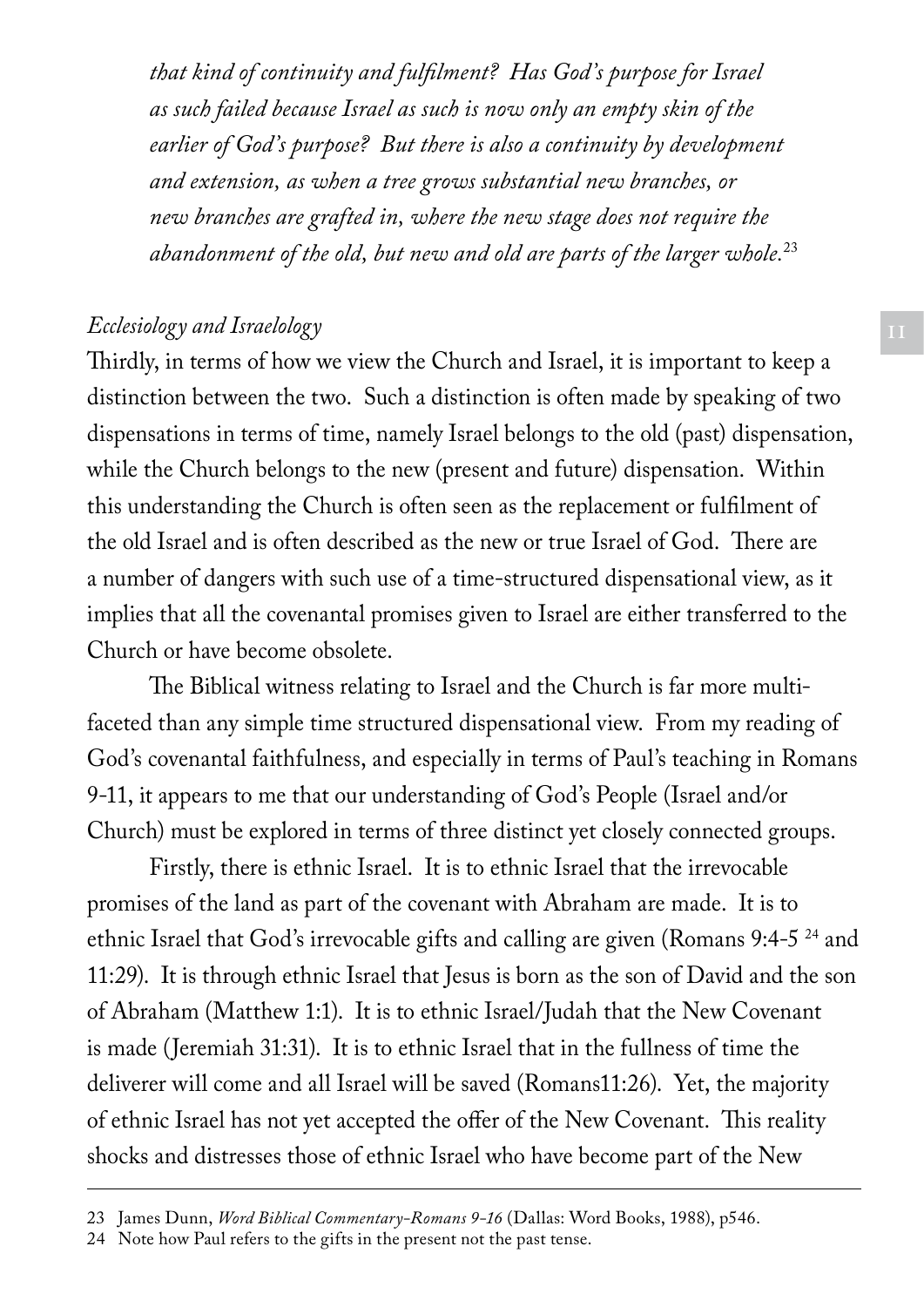Covenant people. Paul, for example, speaks of this shock and distress in deeply emotional terms in Romans 9:2. Such emotion leads to significant questioning about God's trustworthiness, justice and human accountability. Such questions make up key parts of Paul's teaching, especially in Romans 9-11. In terms, therefore, of response to the New Covenant ethnic Israel splits into two groups. Firstly unbelieving Israel and secondly believing Israel (often referred to as the faithful remnant or Jewish believers in Jesus/Messianic Jews).

In addition to these two groups within Israel, a third group emerges within the purposes of God. This group is made up of non-Jewish people. People who, up until this stage of history have been largely outside of God's covenantal relationships, but are now fully brought into God's purposes (Paul speaks of this bringing in as a grafting into the olive tree<sup>25</sup> and joining the household of  $God)$ through the outworking of the New Covenant, which has been brought into reality through the life, death and resurrection of Jesus. Now these non-Jewish people who have believed in Jesus have received the fullness of God's Spirit poured out as a gift of the New Covenant in **just the same way** as those believing Jewish people. This remarkable fact of God's grace changes the missionary trajectory of the early Messianic community<sup>26</sup> and creates a New Covenant community of Jews and Gentiles united in and through the person and work of Jesus.

In the light of the above, I suggest it is Biblically appropriate when describing God's covenantal people today that we need to hold to a threefold description,<sup>27</sup> namely unbelieving Israel, the faithful remnant of Israel and the

<sup>25</sup> The olive tree root which Gentiles are grafted into and supported by is probably a symbol pointing to the Patriarchs (Romans 11:28) with, I suggest, special reference to Abraham (Romans 4:12-17). This association seems to fit in with the chronological progression of Paul's teaching in this section of Romans 10 (See David Stern, Jewish New Testament Commentary, 6th edn -Clarksville, Jewish New Testament Publications, 1999, p143). However, other identifications of the olive root have been offered, namely the root refers to the faithful believing Jewish remnant or (probably least convincing as it seems to deprive the Jewish People of their place within God's covenantal history) to Jesus the Messiah.

<sup>26</sup> See Acts 10:27, Act 15:6-35, Romans 10:12, Ephesians 2 etc.

<sup>27</sup> David Stern in his New Testament commentary uses the metaphor of God as a skilled juggler throwing up three balls without letting any of them drop. These balls are Gentile Christians, Messianic Jews and non-Messianic Jews. I find the metaphor of the juggler helpful (it is certainly more helpful then the metaphor of the bow presented by Karl Barth- the difficulty with the bow metaphor is that the complexity of the relationship between Israel and the Church can not be held within such a simple singular image of a bow) as it points to the existence of three communities within the ongoing People of God. However, within Stern's metaphor, all three balls remain separate and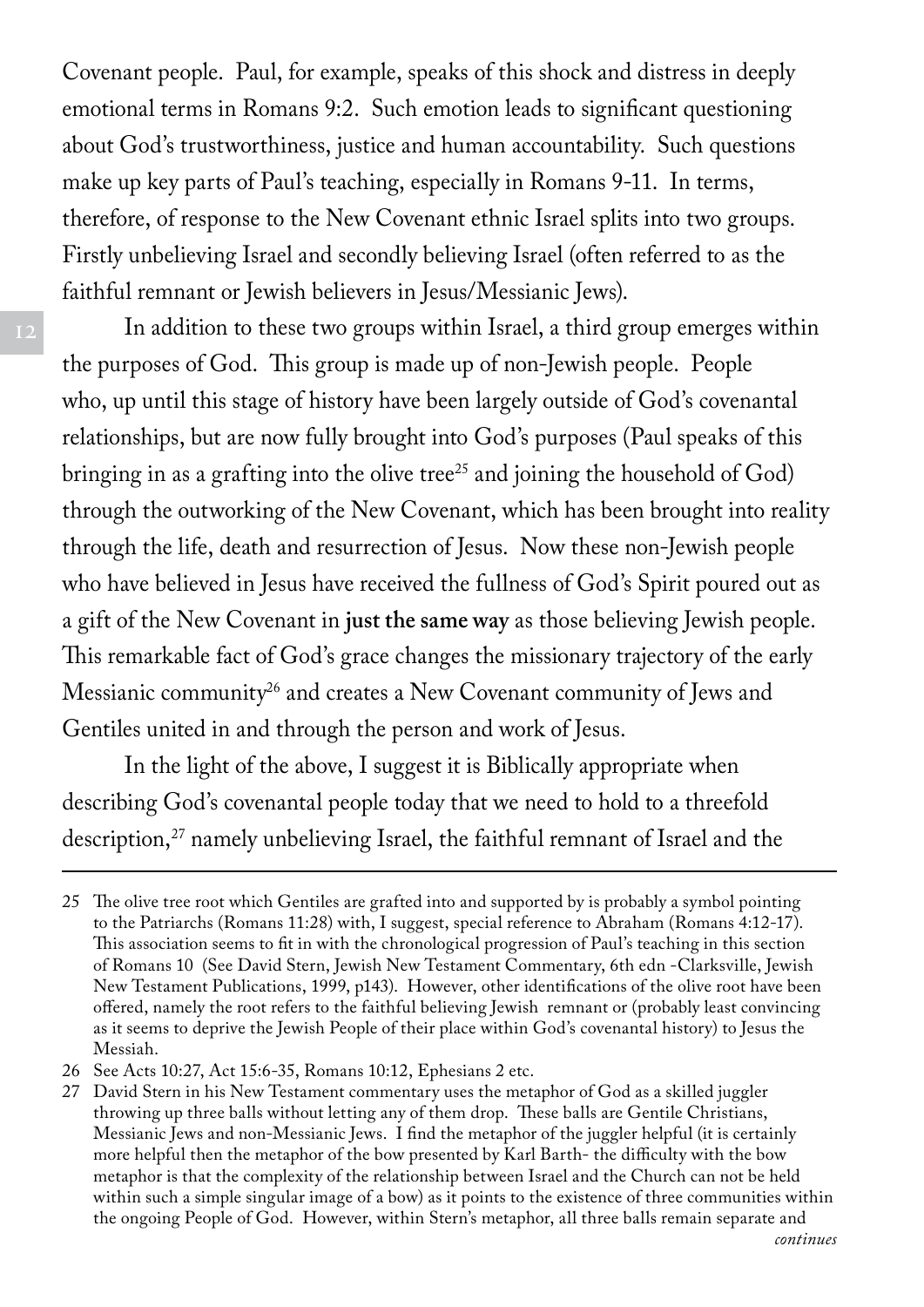New Covenant community (the ecclesia of Jewish and Gentile believers). I have no theological objection to describing any one of the three groups as 'Israel' along as one notes the other contexts in which Israel may be recognised. Equally, I think it is important to see God working out His ongoing covenantal purposes through each aspect of Israel, as long as, in focusing in on one area of God's work, we do not exclude or invalidate the other expressions of God's work. It seems to me that if we are to understand and partner faithfully within God's purposes today we need to hold and explore in a generous and inclusive way this 'creative tension' flowing from God's faithfulness to unbelieving Israel, the faithful remnant within Israel and the ecclesia (Church).

# *A Theology of Mission*

In terms of a theology of mission, I suggest there are three immediate responses that need to be put into action.

**Firstly, there must be a response to invest in universal mission.** The New Covenant enables all to enter into the Kingdom of God. The word of faith is near; it is being proclaimed (Romans 10:9). The invitation is freely given to respond, the conditions are clearly set out and the promise is wonderfully made, namely; "Everyone who calls on the name of the Lord will be saved" (Romans 10:13). Therefore the community of believers in Jesus (the Church) must invest faithfully in the works of evangelistic mission, in order to reach out to all peoples. For this reaching out is a reflection of the reaching out of God's covenantal purposes, beginning with the promised universal blessing through Abram (Genesis 12:3), the calling of Israel to be a light to the Gentiles (Isaiah 42:6), the gift of Messiah to the world (John 3:16) and the great commission of the Messiah to His disciples (Matthew 28:18-20).

**Secondly, there must be a response to invest in Jewish mission.** The New Covenant is made with the house of Israel and Judah. In the light of this there can

27 *continued*

distinctive from each other. This is I suggest a weakness as the conviction I have is that in the case of the Messianic Jewish ball it cannot exist in isolation from the other two balls but must somehow be seen to merge and become part of the other two balls. For Messianic Jews are fully part of Israel and the ecclesia (Church) community.

In terms of offering a metaphor, I am working on the metaphor of a river. This river has a single source which flows into three connected yet distinct meandering streams along its course. Eventually, when the river reaches its destination the three streams will all become one.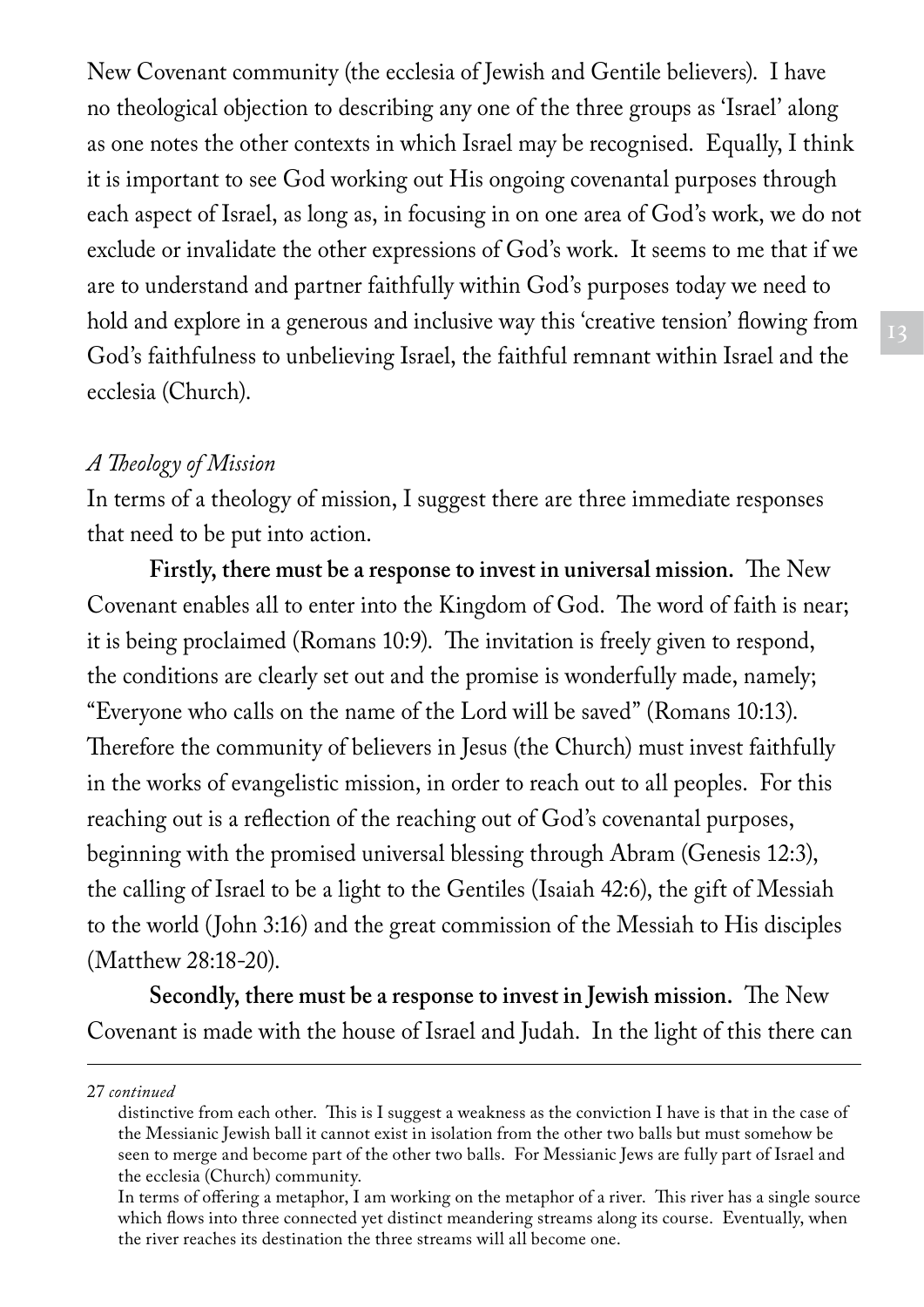be no validity given to any theology<sup>28</sup> which states that the Jewish people do not need to hear or respond to the New Covenant for they have their own covenantal relationship through the covenants with Abraham, Moses and David. Jewish people have a need and right to hear of the claims of their New Covenant. The Church community has received such a rich heritage from the Jewish People that God has placed upon the Church a sense of responsibility to prioritise the sharing of God's covenantal purposes to the Jewish people (Romans 1:16). The Church must also strive to rid herself of any form of anti-Semitism, false theology or cultural practices which creates barriers to effective Jewish mission.

**Thirdly, there must be a response to recognise the threefold expression of God's People.** The Church must reject a replacement hermeneutic which invalidates God's Purposes today within ethnic Israel. It is important that a theology of mission honours God's covenantal work in restoring Israel as a nation. This is a significant work of God and points to an even greater future restoration of Jewish People to their Messiah. Alongside this there must equally be an honouring of the unique pressures, responsibilities and privileges of Messianic Jewish believers. A theology of mission must invest in supporting and equipping the emerging contemporary Messianic Jewish movement in order that Messianic Jews may be a blessing, both within ethnic Israel and within the Church.<sup>29</sup>

## **Closing comment**

I hope that this brief exploration of the covenants, Israel and the Church has been helpful. Certainly this is a huge area of debate and study. I hope to publish $30$  some more detailed research under the title of "The case for Enlargement Theology". Enlargement Theology is offered as a response to the impasse within contemporary Jewish-Christian relations arising from the inherent weaknesses and mutual incompatibility of Replacement Theology and Two Covenant Theology in the light of Romans 9-11.

<sup>28</sup> Two-Covenant theology teaches that God deals with Jews and Gentiles in different ways. Jewish People are in a right relationship with God through their election, marked by the covenants implemented through Abraham and Moses. This covenantal relationship has not and never will be revoked, superseded or replaced. Gentiles, however, are not in this covenantal relationship, but a new covenantal relationship is 'opened up' for Gentiles through the person and work of Jesus. These two (dual) covenantal relationships work alongside each other within the purposes of God.

<sup>29</sup> For a fuller discussion on how Messianic Jews and the wider Church relate together see my olive press paper *"Root and Branch?"* (Olive Press Quarterly, Issue 6, 2007).

<sup>30</sup> Please contact CMJ at Eagle lodge, Hexgreave Park, Farnsfield, Notts. (email: enquires@cmj.org.uk) if you would like details of how to purchase this publication.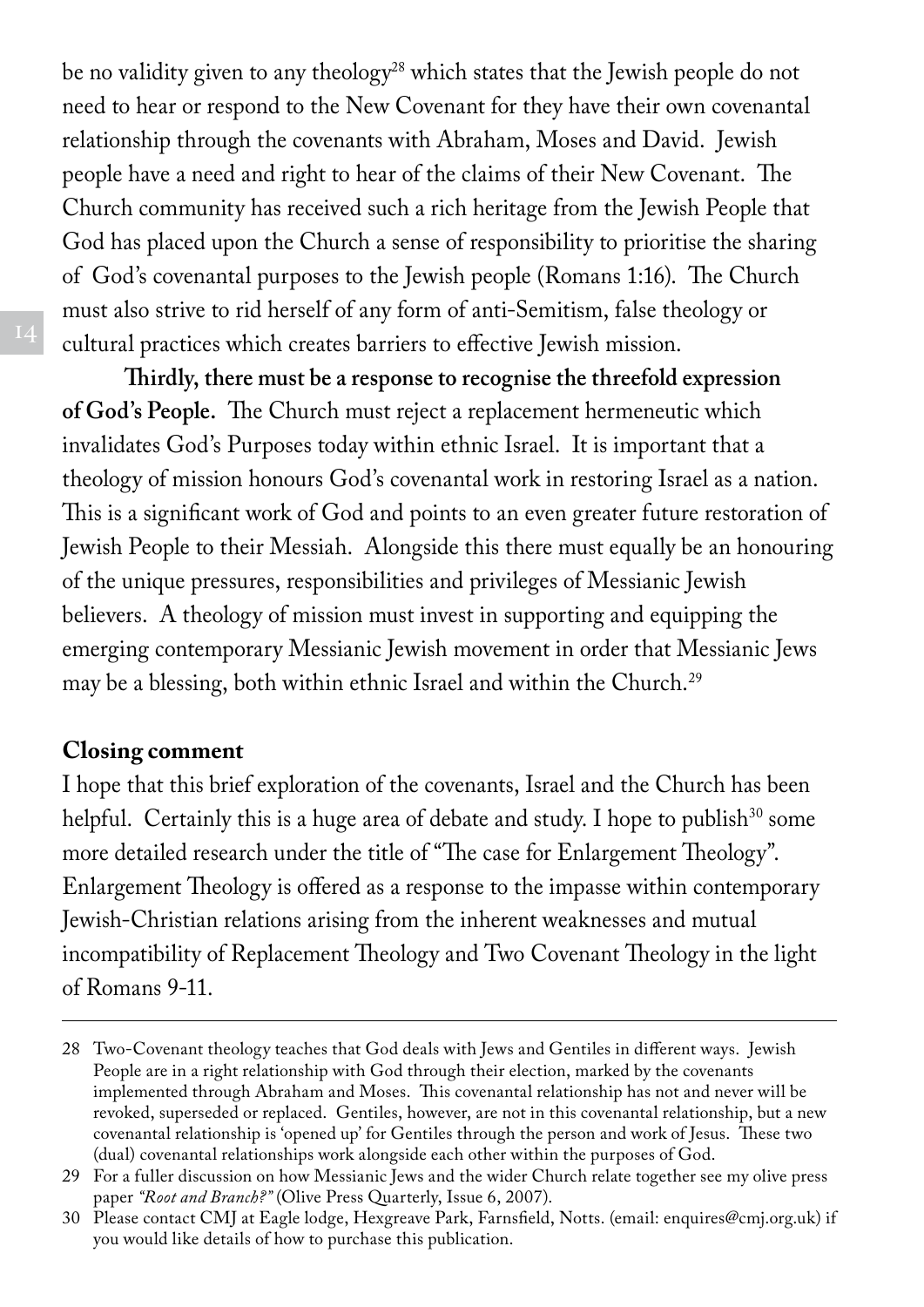One of the key purposes of the CMJ-sponsored Olive Press research paper is to stimulate debate and to refine our thinking and understanding, I therefore look forward to your responses, questions and challenges to my line of argument. The goal in doing this is that we might all encounter the promise keeping God and respond appropriately.

*For from Him and through Him and to Him are all things. To Him be the glory for ever!* 

This issue, #7 January 2010

© CMJ UK 2010

The right of CMJ UK to be identified as the author of this work has been asserted in accordance with the Copyright, Design and Patents Act, 1988.

All rights reserved. No part of this publication may be reproduced or transmitted in any form by any means, electronic or mechanical, including photocopy, recording or any information storage and retrieval system, without permission in writing from the author.

> Editorial team: *Alex Jacob, Michael Edlridge* Concept and design: *www.thirteenfour.com* Printed through A-Tec, Broxbourne, England